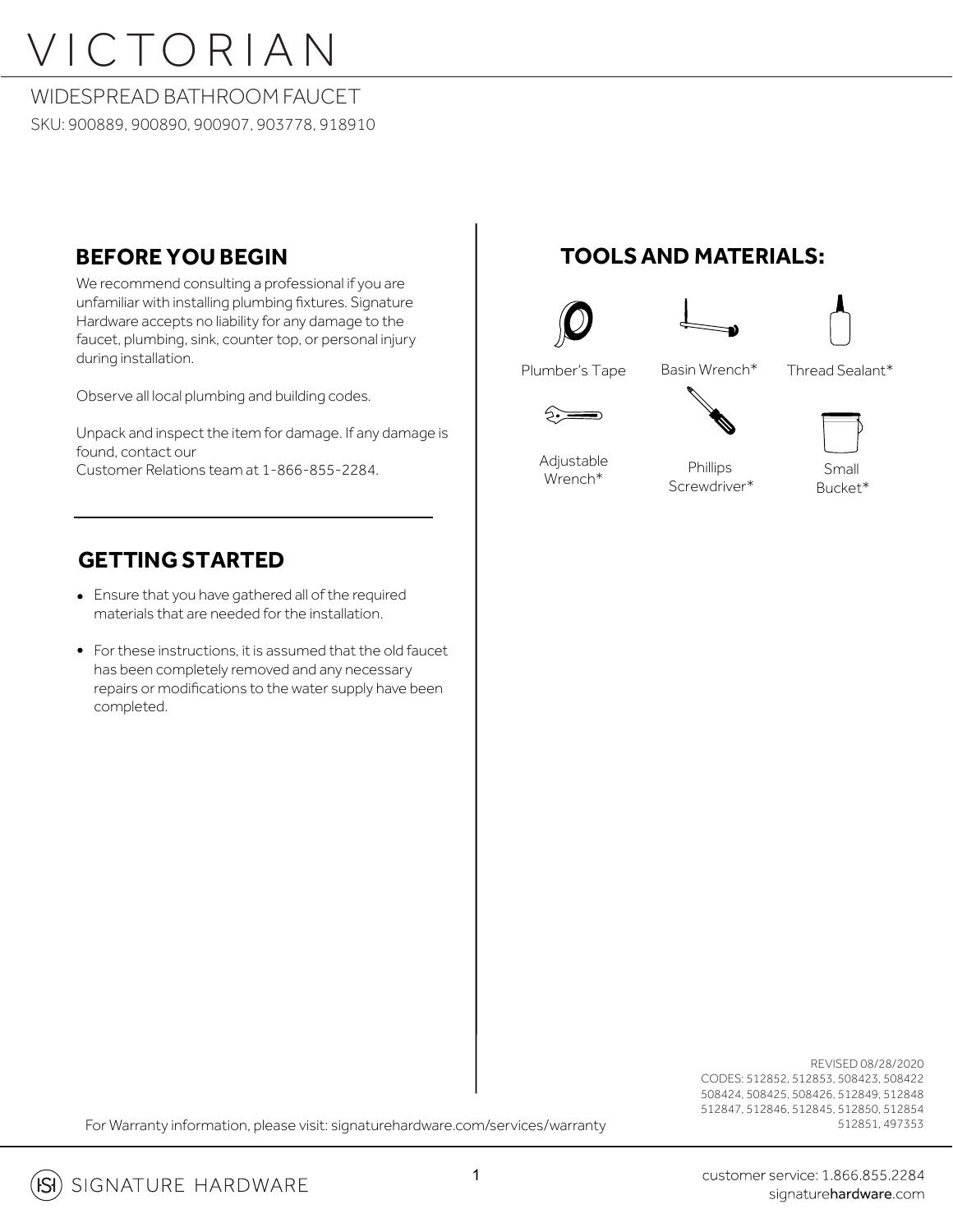### WIDESPREAD BATHROOM FAUCET

SKU: 900889, 900890, 900907, 903778, 918910

### **INSTALLATION**

1. Ensure that the water supply below your sink is completely shut off by turning the valve all the way to the right.

**Tip:** Place a small bucket below your workspace to catch any water that may drip during the installation process.



2. Remove the T-connector, lock nut, and metal washer from the spout's threaded shank.



3. Set the spout into the center faucet hole. Position the decorative escutcheon so that the hole for the drain's lift rod is in the back.



4. From beneath the countertop, slide the metal washer back onto the threaded shank. Hand tighten the lock nut, then finish tightening using an adjustable wrench.

**Important:** The opening on the metal washer should line up with the hole in the escutcheon reserved for the lift rod, to allow the lift rod to pass through.

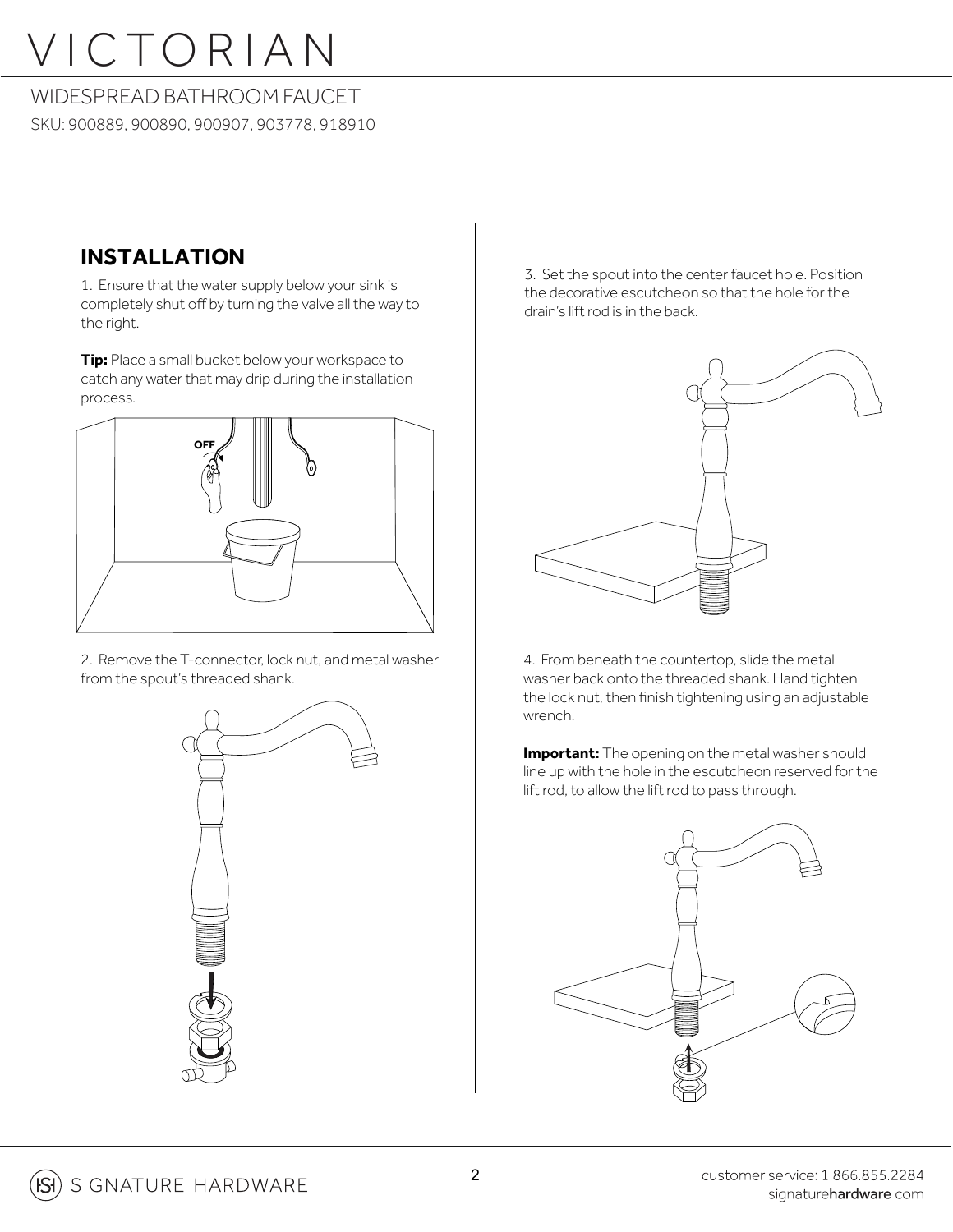#### WIDESPREAD BATHROOM FAUCET

SKU: 900889, 900890, 900907, 903778, 918910

5. Reattach the T-connector to the end of the threaded shank by hand tightening. Apply plumber's tape or thread sealant to the threads before tightening. Ensure that the inlets of the T-connector are pointing left and right.



6. The faucet's valve stems are labeled by colored plastic washers - blue for 'cold' and red for 'hot.' On the 'cold' valve stem, loosen the lock nut to its furthest point at the bottom of the stem.



7. From under the countertop, insert the valve stem into the right-side faucet hole. From above the counter top, slide one of two decorative escuthceons onto the stem. Then, attach one of the two bell flanges to the stem by hand tightening until secure.



8. From beneath the sink, position the stem so that the outlet on the side of the stem is pointing inward, towards the T-connector. While holding in place, hand tighten the lock not. Finish tightening using a basin wrench.

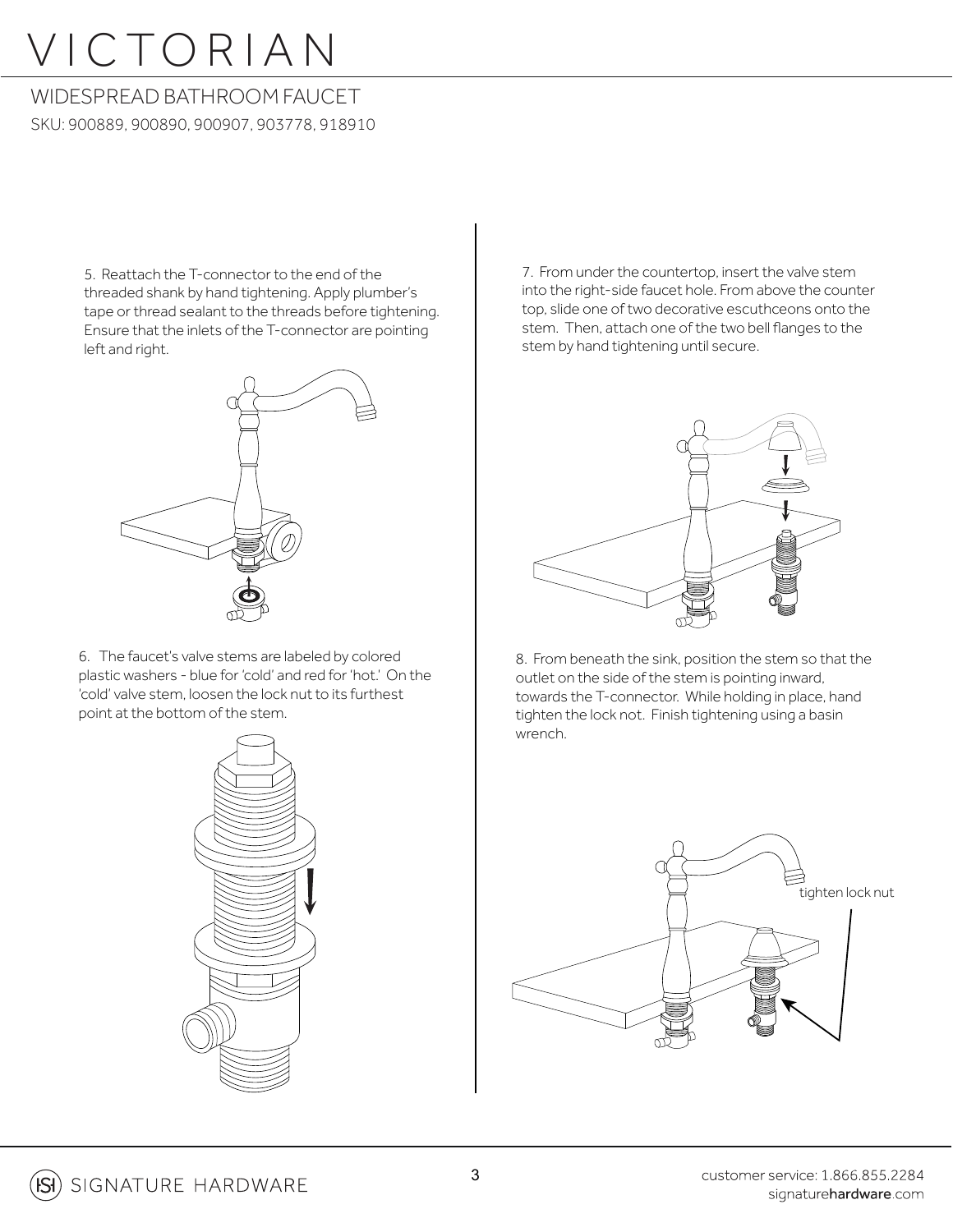### WIDESPREAD BATHROOM FAUCET

SKU: 900889, 900890, 900907, 903778, 918910

9. Repeat steps 6-8 for installing the 'hot' valve stem into the left-side faucet hole.



10. Use the provided water line to connect the hot and cold valve stems to the spout's T-connector. Use an adjustable wrench to tighten, but be careful not to overtighten. Apply thread sealant or plumber's tape to each threaded connection before attaching.



11. Attach the main water lines to the proper inlet on the bottom of each valve stem. Use an adjustable wrench to tighten, but be careful not to overtighten. Apply thread sealant or plumber's tape to each threaded connection. Ensure that you are connecting the hot and cold lines appropriately.



12. To complete the installation, install the faucet handles using a Philip's screwdriver.

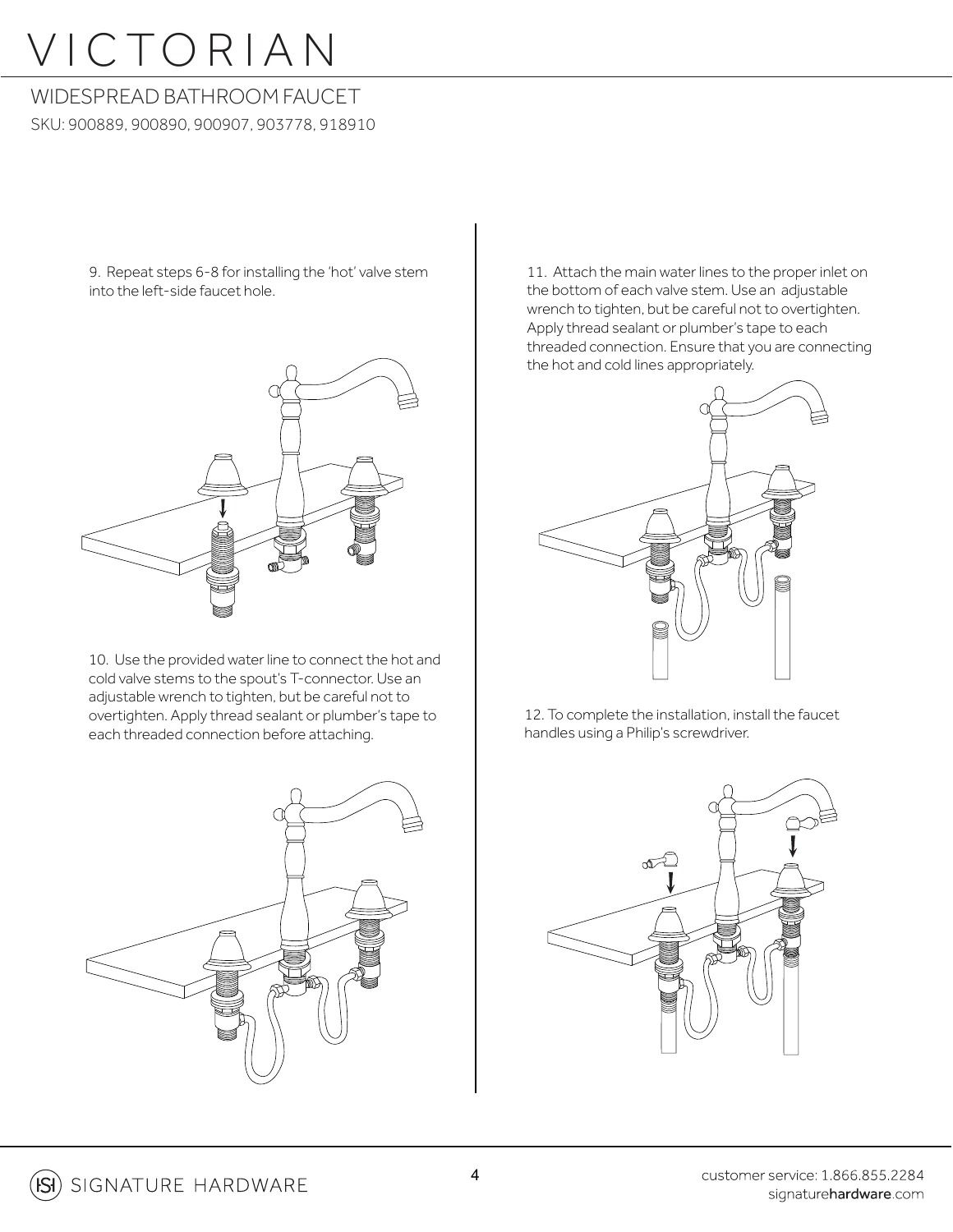### WIDESPREAD BATHROOM FAUCET

SKU: 900889, 900890, 900907, 903778, 918910

13. Once installation is complete, turn the main water supply back on from below your sink. Check for any leaks underneath.



14. Remove the aerator from the spout and turn the faucet on for approximately 60 seconds to allow any dust or loose sediment to exit the water lines. Check for any leaks. Test both hot and cold water to ensure they are running properly. Once testing is complete, reattach the aerator.



### **DRAIN INSTALLATION**

1. Remove the flange by unthreading it from the drain body. Remove the flat rubber gasket as well.



2. Set the flat rubber gasket over the drain hole in your sink, then insert the flange into the drain hole.

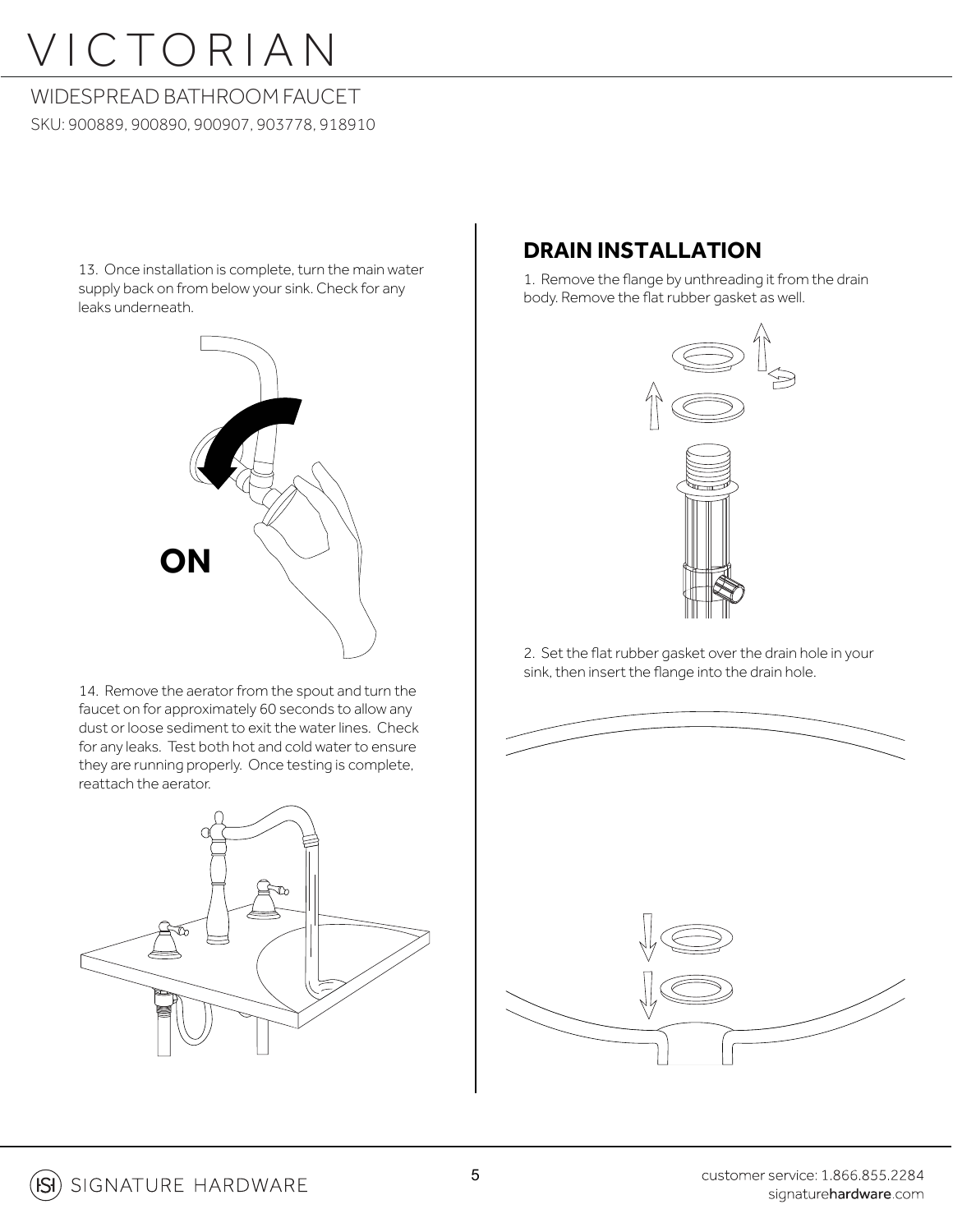### WIDESPREAD BATHROOM FAUCET

SKU: 900889, 900890, 900907, 903778, 918910

3. From beneath the sink, reattach the flange by threading it back onto the drain body.

5. Position the drain so that the lever is facing the back of the fixture, in line with the faucet's lift rod. While holding in place, hand tighten the lock nut until secure then finish tightening with a basin wrench. Be careful not to overtighten, which can crack a fragile sink.



4. Connect the drain lever by threading it into the hole on the side of the drain body. The lever must pass through the hole in the stopper tailpiece to function properly. Apply a bit of thread sealant or plumber's tape to the threads before attaching.



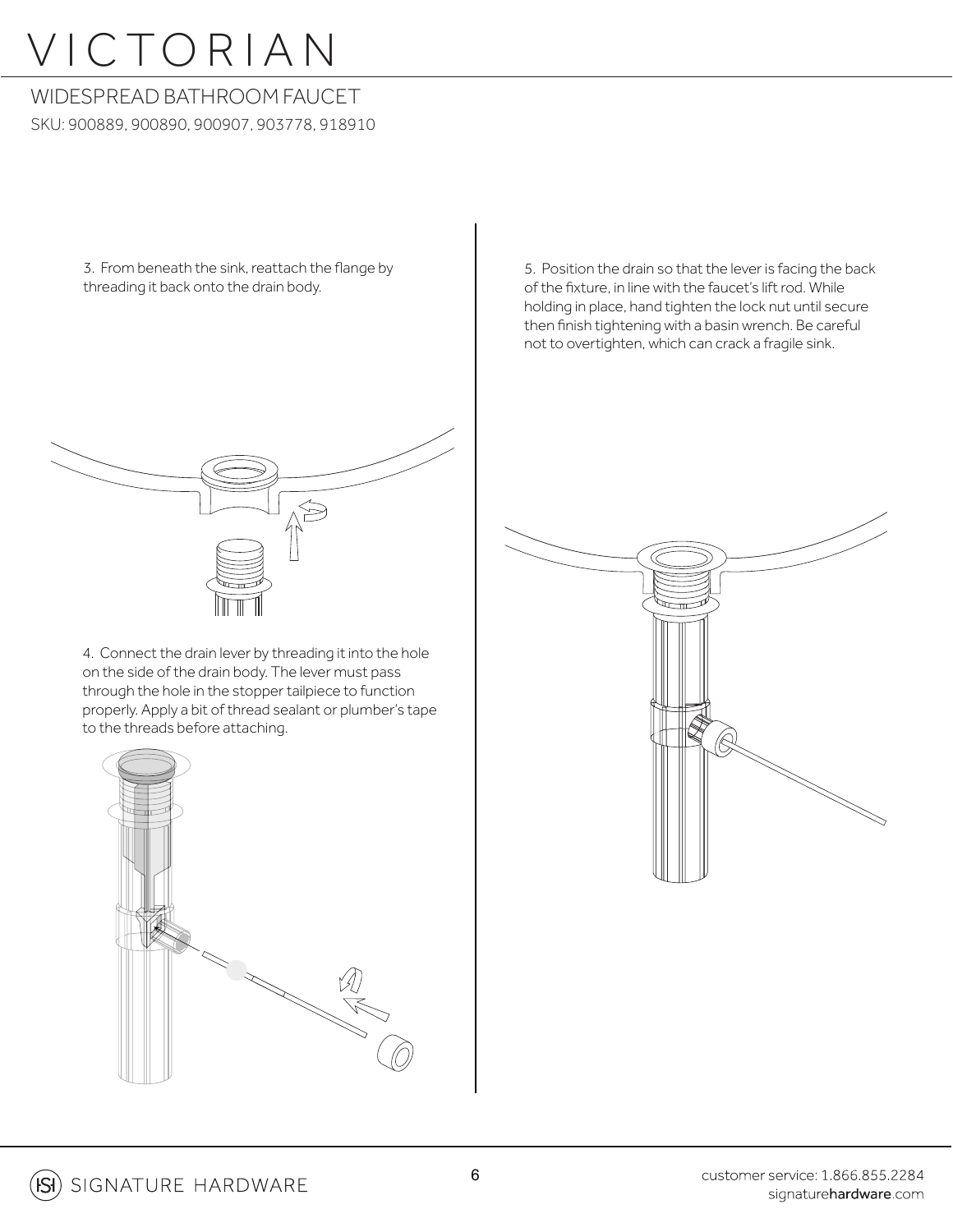### WIDESPREAD BATHROOM FAUCET

SKU: 900889, 900890, 900907, 903778, 918910

6. If not already installed, insert the faucet's lift rod into its designated hole on the back of the faucet.



7. Use the link to attach the faucet's lift rod to the drain lever. Pinch the metal clip located on the drain lever to remove. Slide one end of the clip back onto the lever, followed by the link, then the second end of the clip to secure.



8. Attach the lift rod to the top of the link and secure it by tightening the thumb screw.